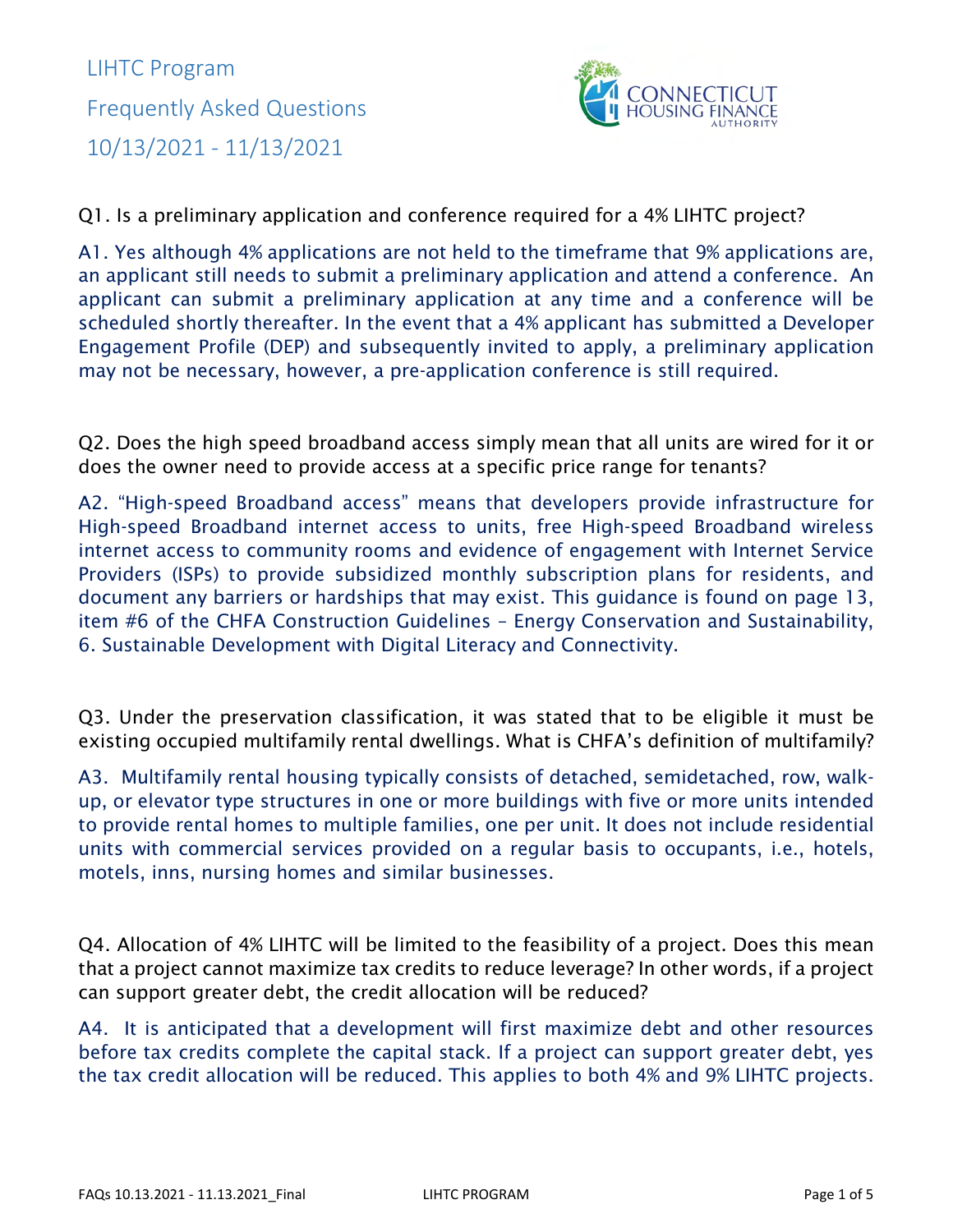

Q5. For the preservation classification, sustainability design measures, what are the classifications for the "energy consultant" who is required to issue recommendations for the highest energy efficiency and sustainable design measures appropriate to the proposed development?

A5. Professional Engineer and/or BPI-RESNET HERS- or ENERGY STAR-certified assessors/raters may serve as energy consultants. Refer to CHFA Energy Conservation and Sustainability Guideline.

Q6. Since Preservation projects are not awarded points, how are they compared and judged? Is it an informal ranking system loosely based on the quantified point system for New Construction?

A6. Each Preservation project will be analyzed based on all of the criteria listed in the QAP to the extent appropriate and practical for the proposed development. The points scoring mechanism for new construction development proposals does not apply to Preservation project proposals.

Q7. Is there a definition for minor, moderate and substantial rehabilitation for Preservation deals?

A7. Yes, there are definitions for the various scopes of work covered in CHFA Construction Cost Guideline. Here they are for quick reference:

Minor Rehabilitation: Construction renovations to existing buildings, consisting of items such as: kitchen cabinet replacement; bathroom vanity replacement; new wall, ceiling and floor finishes in kitchens and bathrooms; A/C unit and sleeve replacement, etc.

Moderate Rehabilitation: Construction renovations to existing buildings, consisting of items such as: kitchen cabinet replacement; bathroom vanity replacement; new wall, ceiling and floor finishes in kitchens, bathrooms and various other rooms in each apartment; exterior door replacement; exterior window replacement; roof replacement; exterior siding repair or replacement; new hot water heaters; hot water boilers; A/C unit and sleeve replacement; electrical service upgrade, etc.

Substantial Rehabilitation: Construction renovations to existing buildings, consisting of all items listed for moderate rehabilitation above, and the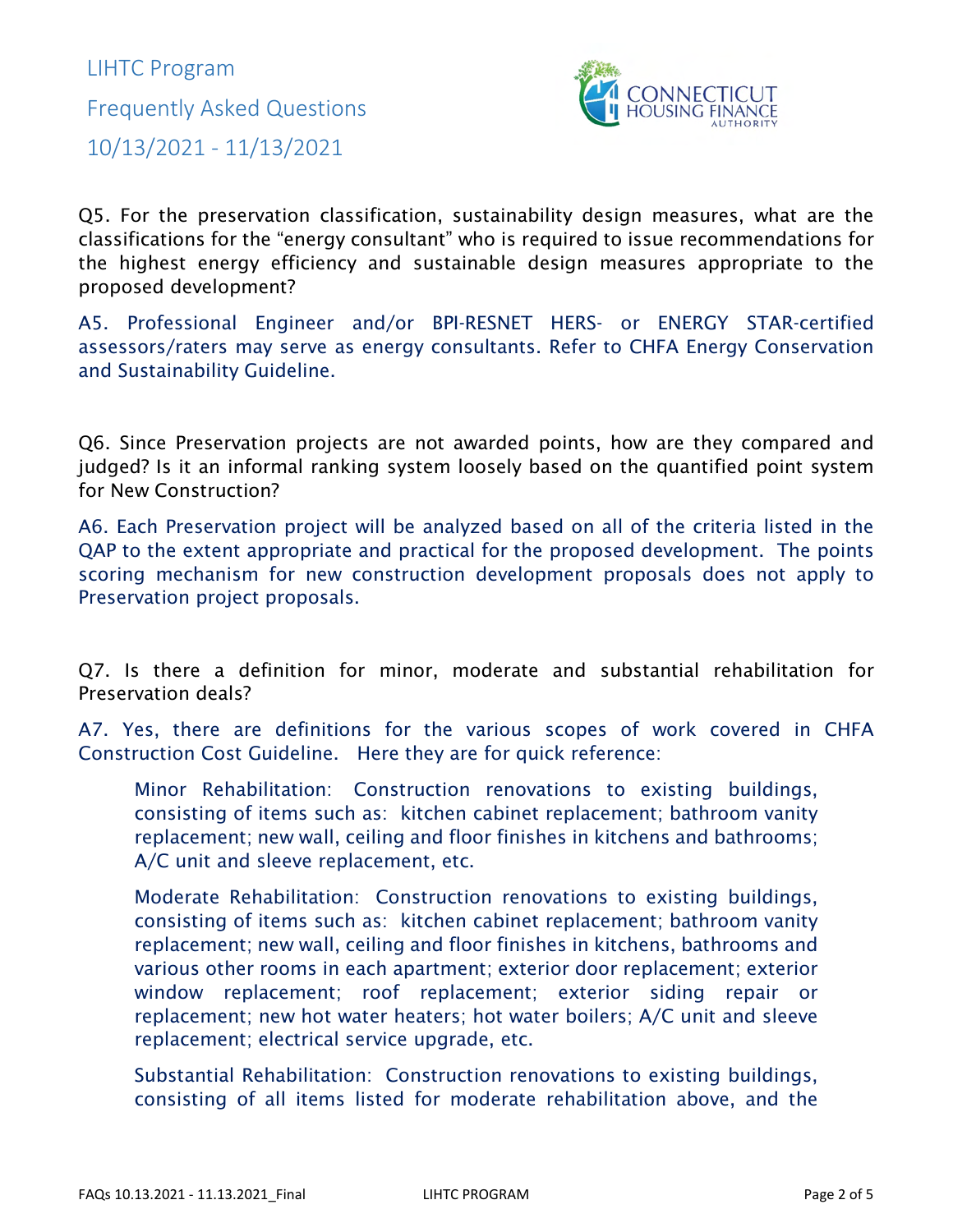

inclusion of up to 50% of the items listed for gut rehabilitation in the Guideline.

Q8. Does the designation of minor, moderate and substantial rehabilitation for Preservation impact the degree to which a Preservation project must be upgraded to meet all standards described throughout the Multifamily Design and Construction Standards?

A8. Yes it does. In addition to the standards described throughout the Multifamily Design and Construction Standards, be sure to refer to the CHFA Energy Conservation and Sustainability Guideline where you will find guidance on sustainable design measures corresponding to the level of rehabilitation. Here it is for quick reference:

The proposed energy performance-related improvements shall provide for projected reductions in annual energy use as follows:  $\geq 10\%$  for minor rehabilitations,  $\geq 15\%$  for moderate rehabilitations and  $\geq 20\%$  for substantial rehabilitations.

Q9. With respect to Preservation deals and rehabilitation work, is the process that the development team should point all deviations out to CHFA with an accompanying narrative describing the limitations of site/budget (including items such as emergency generator/potable water system, existing building systems, etc.)?

A9. Yes, the process is to provide a narrative in the form of a modification request if you cannot meet CHFA standards as rationale to evaluate the request.

Q10. What is a historic resource?

A10. A "historic resource" is a property/site listed or determined eligible for listing on the State or national register of Historic Places.

Q11: Will CHFA and/or DOH provide feedback on application materials during or after the pre-application calls? Can staff "pre-review" application materials such as threshold items or points items? What is the purpose of these calls?

A11: The purpose of the preliminary application call is to allow an applicant to introduce its development project to CHFA and DOH and to consider questions from development teams regarding their potential projects. The preliminary application is to be submitted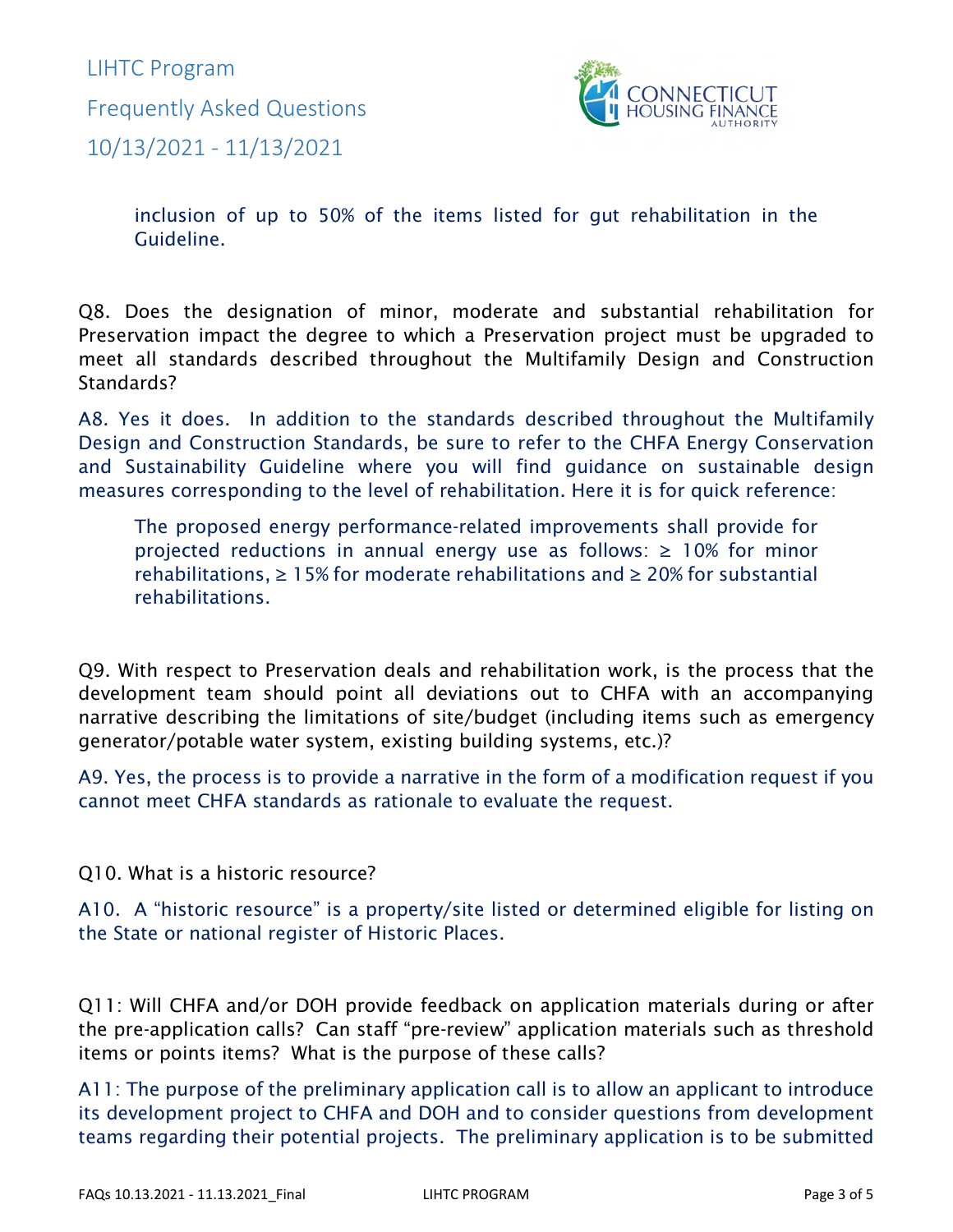

for the discussion at the pre-application conferences. No other materials should be submitted. On these calls, staff will be available to answer questions on the criteria outlined in the QAP, but cannot provide definitive feedback on other application materials before, during or after these calls. Staff will not be performing a "pre-review" of any application materials, especially concerning points items.

Q12. If a project in the 9% LIHTC round is awarded DOH funding, will the funds be State Bond dollars or Federal funds which trigger additional environmental and accessibility reviews? Should the project team plan for the use of Federal funds now regarding environmental testing requirements and accessibility?

A12. The Department of Housing reserves the right to restrict the overall amount of funding committed to the 2022 9% LIHTC competition, based on the availability of federal and state resources. Project teams should plan for the use of Federal funds and the corresponding requirements such as, but not limited to, procurement, environmental requirements and design and building standards.

Q13. There appear to be a couple of typos in the QAP. Could you please clarify "Credits per Qualified Bedroom" points? And is the points award for "Cost effectiveness, Intermediary Costs" two points for each of two developments or four points?

A13. Yes, the "Credits per Qualified Bedroom" and "Cost Effectiveness, Intermediary Cost" is unclear. The points indicated in the grid are correct. Please see below for the grid with correct and clarifying information.

Credits Per Qualified Bedroom. Proposed Developments will be ranked lowest to highest credits per LIHTC Program qualified bedroom and awarded incremental Points in accordance with their ranking. Points will be awarded in rank order accordingly with the lowest credits per qualified bedroom receiving 5 Points and the highest receiving 0 Points. Per-bedroom figures may be modified by the results of the Authority's financial feasibility analysis. With respect to any Proposed Hybrid Development, Points in this category will be calculated based on the total number of qualified bedrooms in the Proposed Hybrid Development and the sum of the Proposed Hybrid Development's 9% Credits and 4% Credits.

Typo